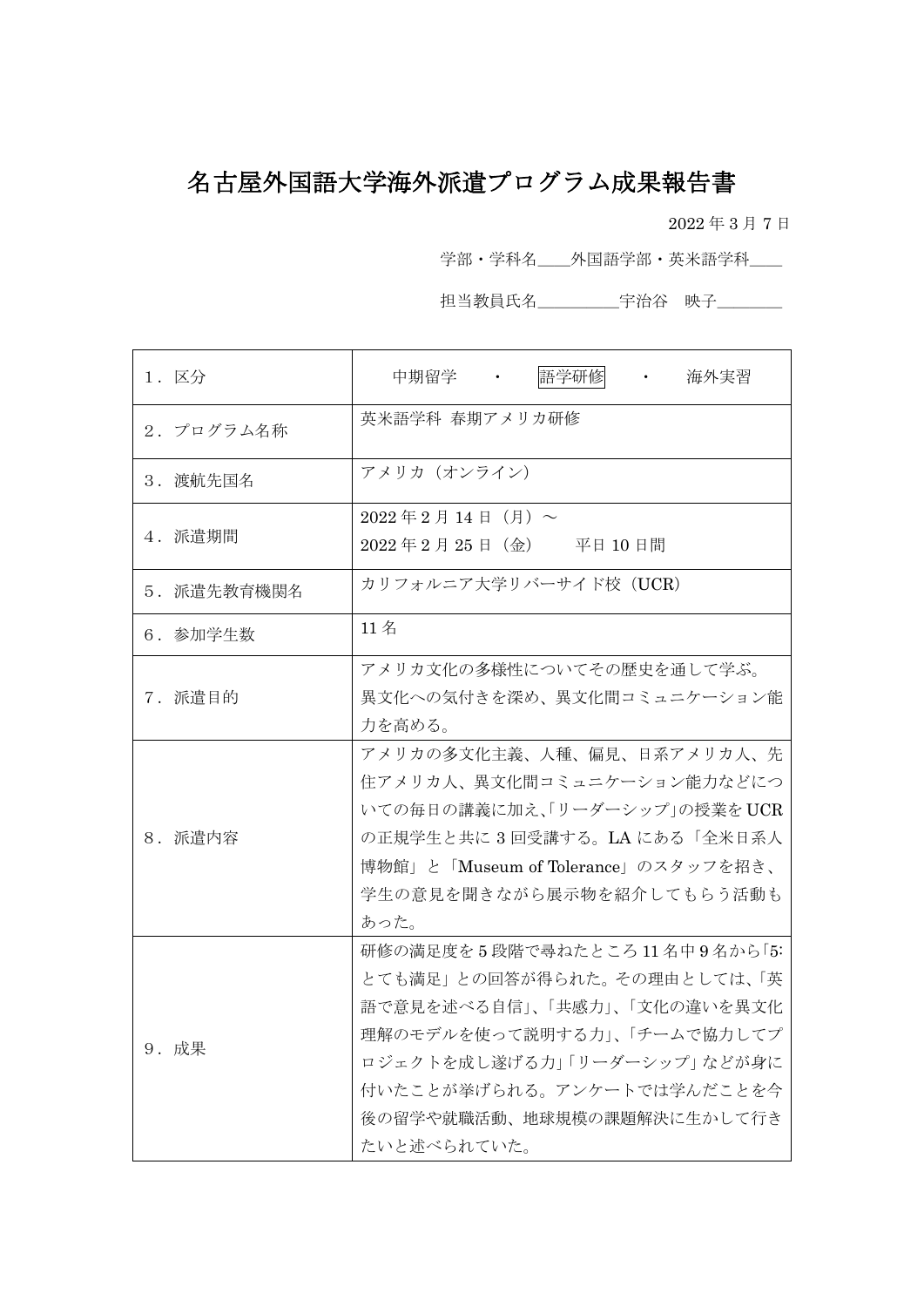| 10. 備考 | 特になし |     |
|--------|------|-----|
|        |      | 111 |

以上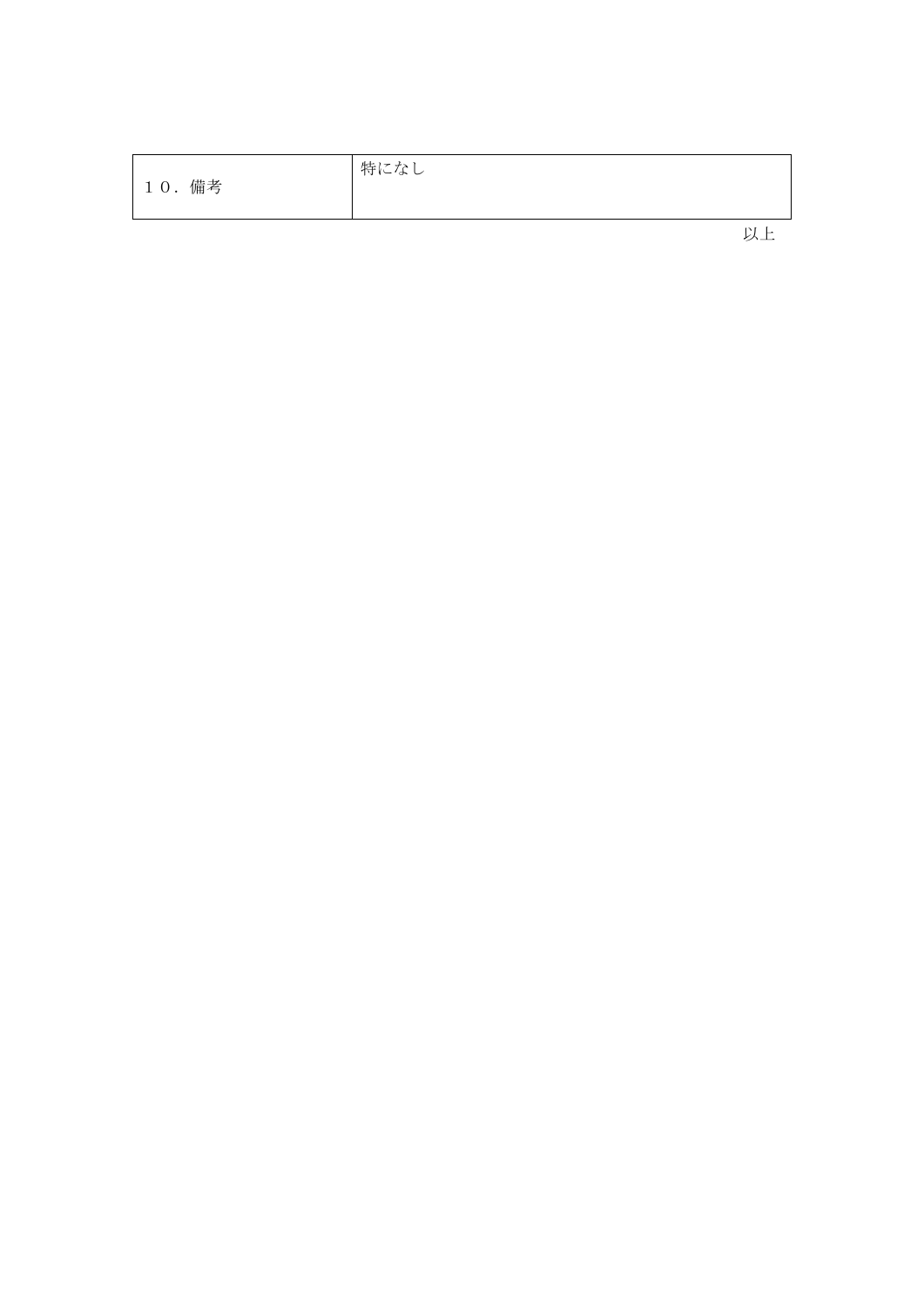#### Report on the UCR Online Program

1. What have you learned about yourself, other students or the course content? List three things with examples.

I have learned many things through this program. The best thing I have learned is that even though my English is not correct and unclear, there are people who try to understand my opinions. I did not have the courage to speak English more actively. I did not think that I had such courage before this program because I am very timid and was afraid of failing. However, teachers asked classmates' opinions many times in class. I tried to say my opinion actively in small steps. I felt my teachers validated my opinions. I was very pleased and I learned the importance of trying to speak English and tell what I want to say, not to speak English well.

The second thing is how to communicate with my teammates who are strangers and work together to create one thing from scratch. Before this program, I have experienced such work once or twice. However, this time was the most difficult one for me because I had to make a presentation which included the introduction of an office there and the allotted time was over 20 minutes. Then, I had to proceed effectively. Sometimes it was difficult to match all members' opinions and thoughts. As a senior, I tried to enjoy and make a good presentation for them. It was very hard, but I could make it one of the good memories.

Third one is about the content of the leadership workshop. In the class, I learned the leader is not a position, but an action. The phrase was the most impressive for me. When I was a student in junior high school and high school, I became a leader many times. Every time, I tried to become a good leader and focused on giving accurate instructions. However, I noticed that it is not a true leader. In the next year, I will become a leader of the Airline Industry Research Group. I want to become a good leader with this phrase in mind.

## 2. How have you changed since you started taking this course? List three things with examples.

The first thing I could change is that I could remove the hesitation to say my opinion in English. As I wrote before, I did not have courage to speak English in front of native Americans. However, after The enthusiasm for expressing my opinion was conveyed to the teacher, I could tell my opinion more confidently.

The next thing is that I tried to learn something new from what I was not interested in. I basically do not like learning history. It is very boring for me. However, I tried to get wisdom about US history and think about it by myself. Actually, I had various thoughts for Japanese-Americans and enjoyed it. I felt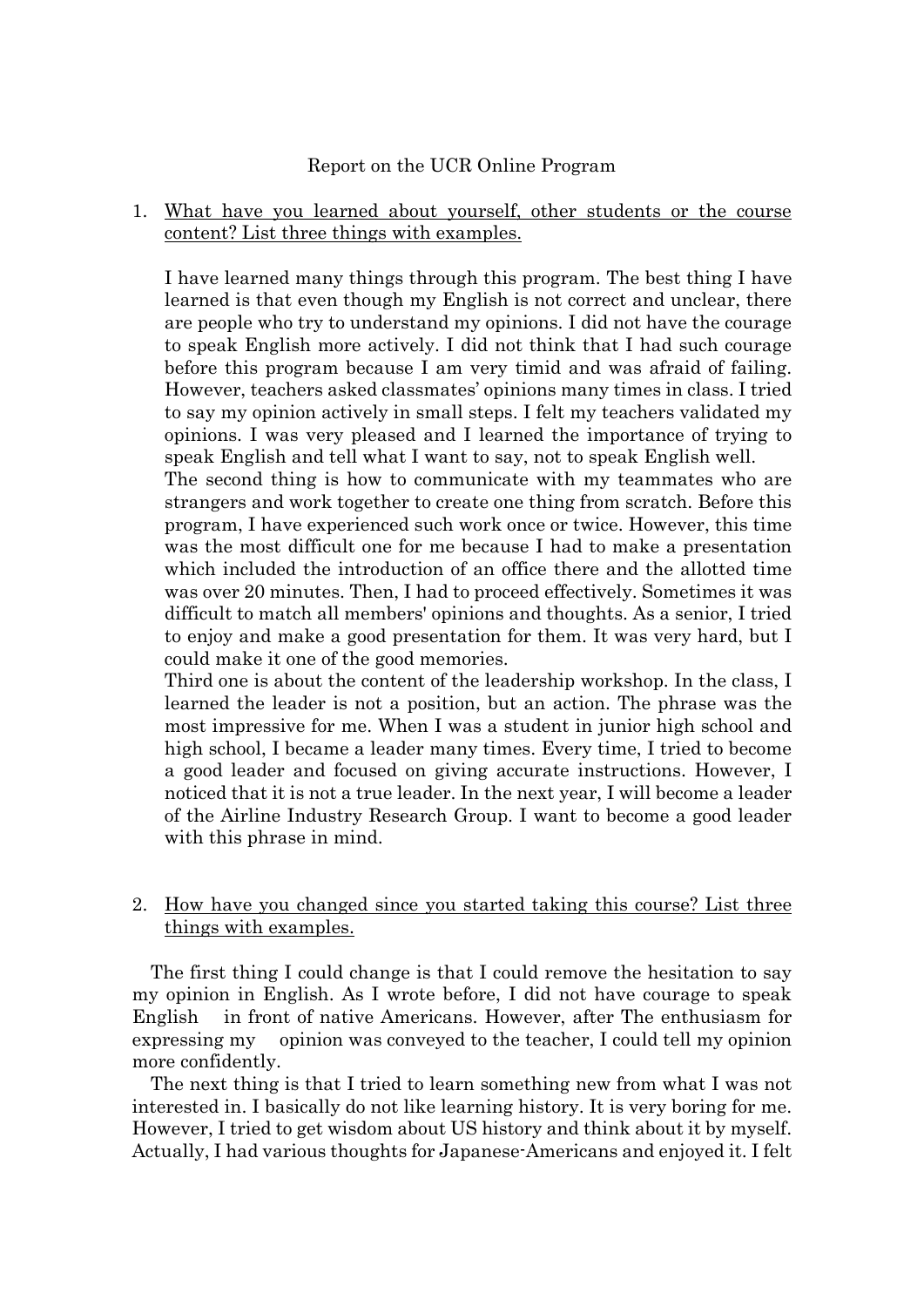that whether the content becomes interesting or not depends on my attitude.

The last thing is that I was able to review the priorities of what I should do. The amount of homework was more than I expected. Also, as I wrote before, making a presentation was a hard task. In addition to it, I had my private affairs, I had to deal with them by design. It was a good opportunity to review how to use time effectively.

#### 3. How would you like to apply what you have learned for your future?

There are many things that I want to apply for my future. I learned how to become a good leader and the importance of telling my opinion without hesitation mainly. In the next year, I will take classes focused on discussion such as seminars. I want to tell my thoughts whenever and whatever I am while listening carefully to the opinions of others. The contents I learned in the leadership workshop were very important, so I want to fulfill my camp not only in university class, but also in the workplace in the future. In addition to them, I want to use my attendance at this program as a courage for future challenges.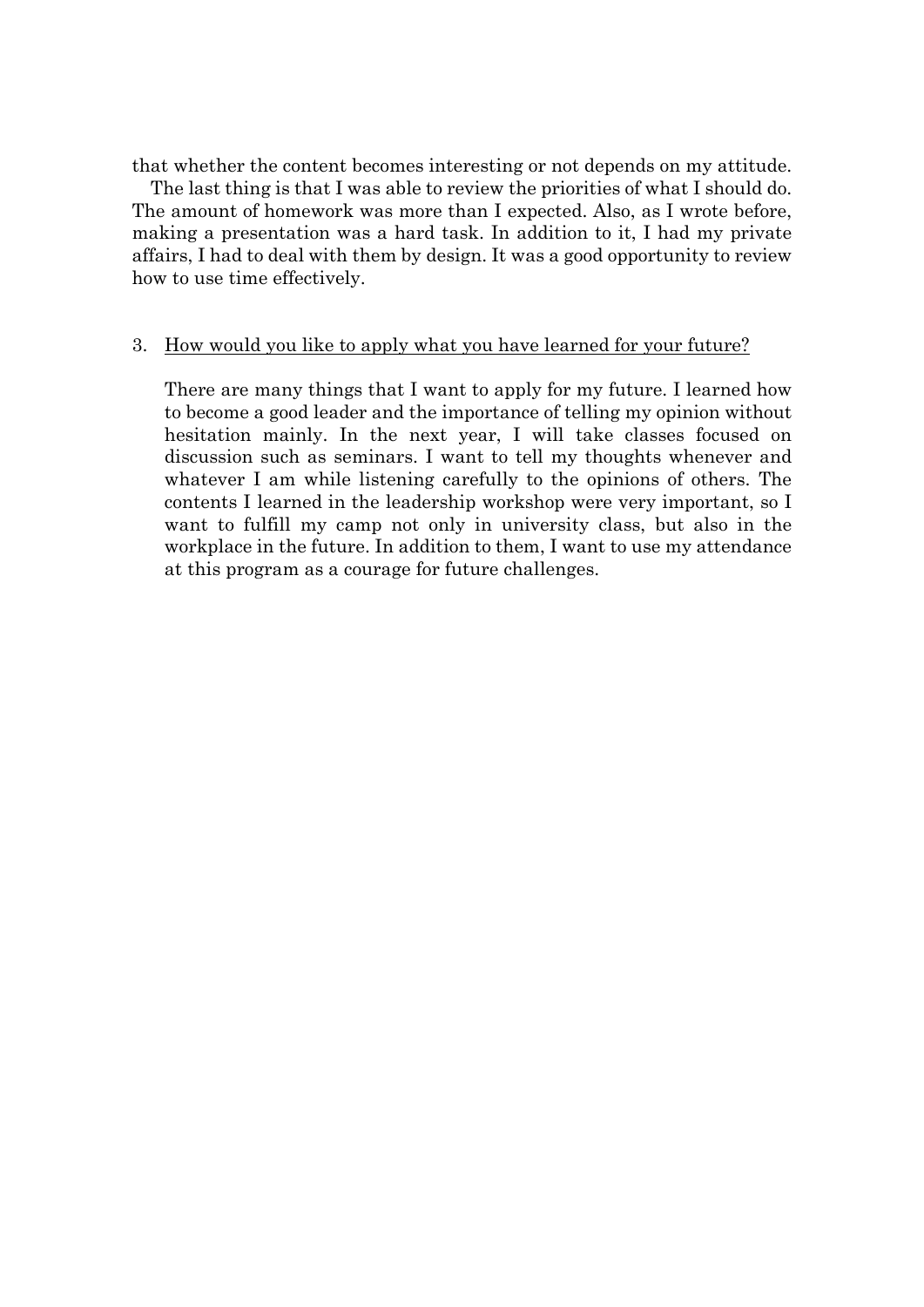## Report on the UCR Online Program

# 1. What have you learned about yourself, other students or the course content? List three things with examples.

①

I learned how to communicate with others actively. In the program, I experienced group work with my mates. First, we could talk little because we did not each other and were passive and afraid of express our feelings. However, we had had the big presentation and needed cooperate. We had many tasks, so we divided them to each member. Through the preparation for the presentation, we had gradually become united. Finally, we made it and presented together. I was pleased that we completed it and became good friends. I also realized that we can learn the goodness of members through the cooperation.

## $(2)$

I learned the concept of the cultural dimensions. It means the frameworks used to understand the differences in culture across countries and to discern the ways that business is done across different cultures. That helped me to know how to regard every cultural difference. For example, people who are from collectivism would like Japanese who tend to focus on success for their groups. When people do not understand each other, they might have cultural barriers. If they have knowledge how different each culture is, they can remove them.

#### $(3)$

I leaned how the U.S. had been constructed and many kinds of people had been opposed. For example, Native Americans were colonialized by European in 1492. Japanese Americans in California were forced to remove to south coast. Many black people have experienced the discrimination in the U.S. I think all these ethnicities have experienced common feelings; they might feel sad. We know that many black people have been struggling for a long term. However, I had never imagined even Native Americans' allies has been, too. I understood whoever got deprived their tradition and culture would suffer for many years since then.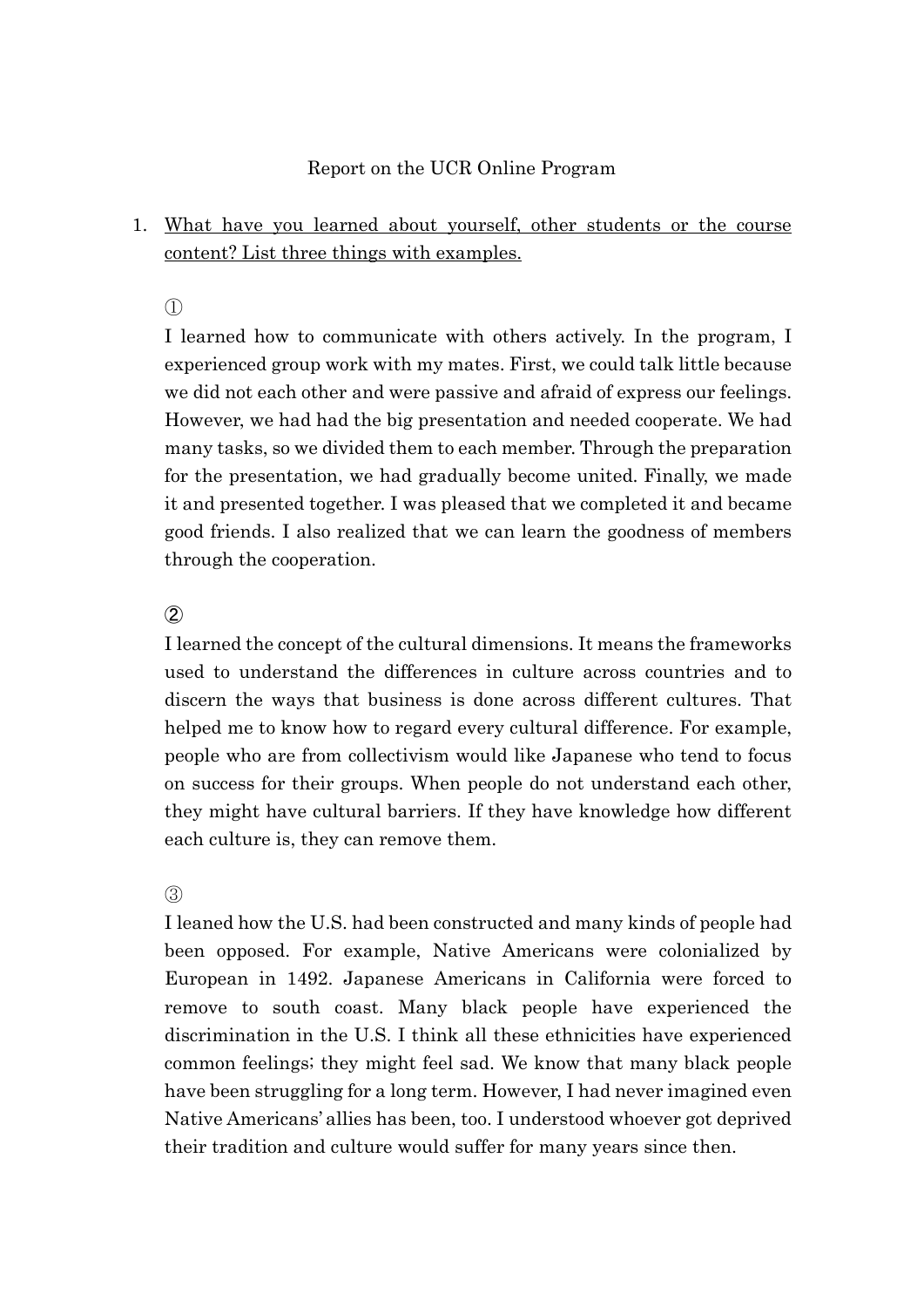# 2. How have you changed since you started taking this course? List three things with examples.

 $\bigcap$ 

My consciousness of suppression has changed. I took the virtual tours of The Japanese American National Museum and Museum of Tolerance. There, I saw many objects and video recording. I keenly felt how sad and shocking suppression is. I was also impressed by guides' stories. They told me who need take actions to help oppressed groups is us, not others. I thought I had to be aware of my role to protect them.

 $(2)$ 

My consciousness of cultural differences has changed. I felt criticizing other cultures is not correct. I learned whether people consider the other cultures are good or not would be according to the culture which people are in. That means we have no absolute way to consider the quality of cultures and no reason to criticize them. I thought I should respect them and be willing to understand them, even if we cannot sympathize them.

③

My global and historical awareness has changed. To be frankly, before I had the program, I had thought that I had been outside the international and historical issues around the world. The reason why I had thought so is that I had never focused on people's feelings. The program and virtual tours of some museums told me that numerous people had too sad feelings because of these issues. After the program I felt I want to take actions to heal them and I became to search global problems. I want to keep aware of them.

3. How would you like to apply what you have learned for your future? I want to teach Japanese the facts of the global issues and how they make people feel. I think many Japanese are not interested in them because they don't have sympathy with people out of Japanese as previous me.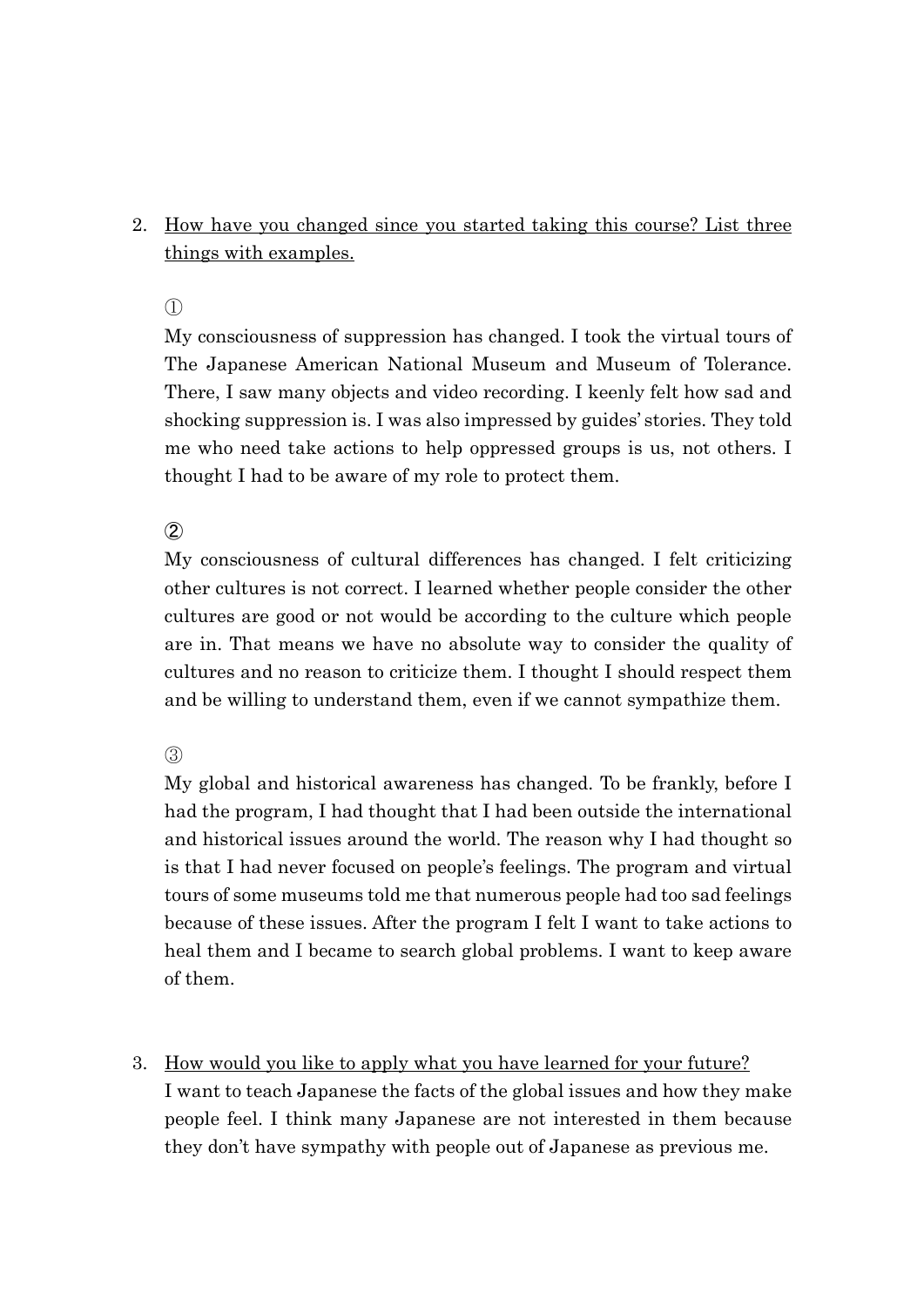I think it is usual for people not to have sympathy with any happenings which are not related to them; most will not with the end of John F. Kennedy. Sadly, most Japanese may regard many global problems unrelated to them because they live in an island.

Through the program, I realized appealing to heart is effective for people to be willing to take actions. Thus, I will teach them what I saw during the virtual tours of the Japanese Americans Museum and the Museum of Tolerance. Although it may not sound smart, I believe it will be helpful. I think appealing to hearts can change their attitude, because many countries hate wars because they and their ancestors have experienced them and felt sad. I'll open my mind and appeal to people, make them my friends, and then, help people struggling with global issues with them.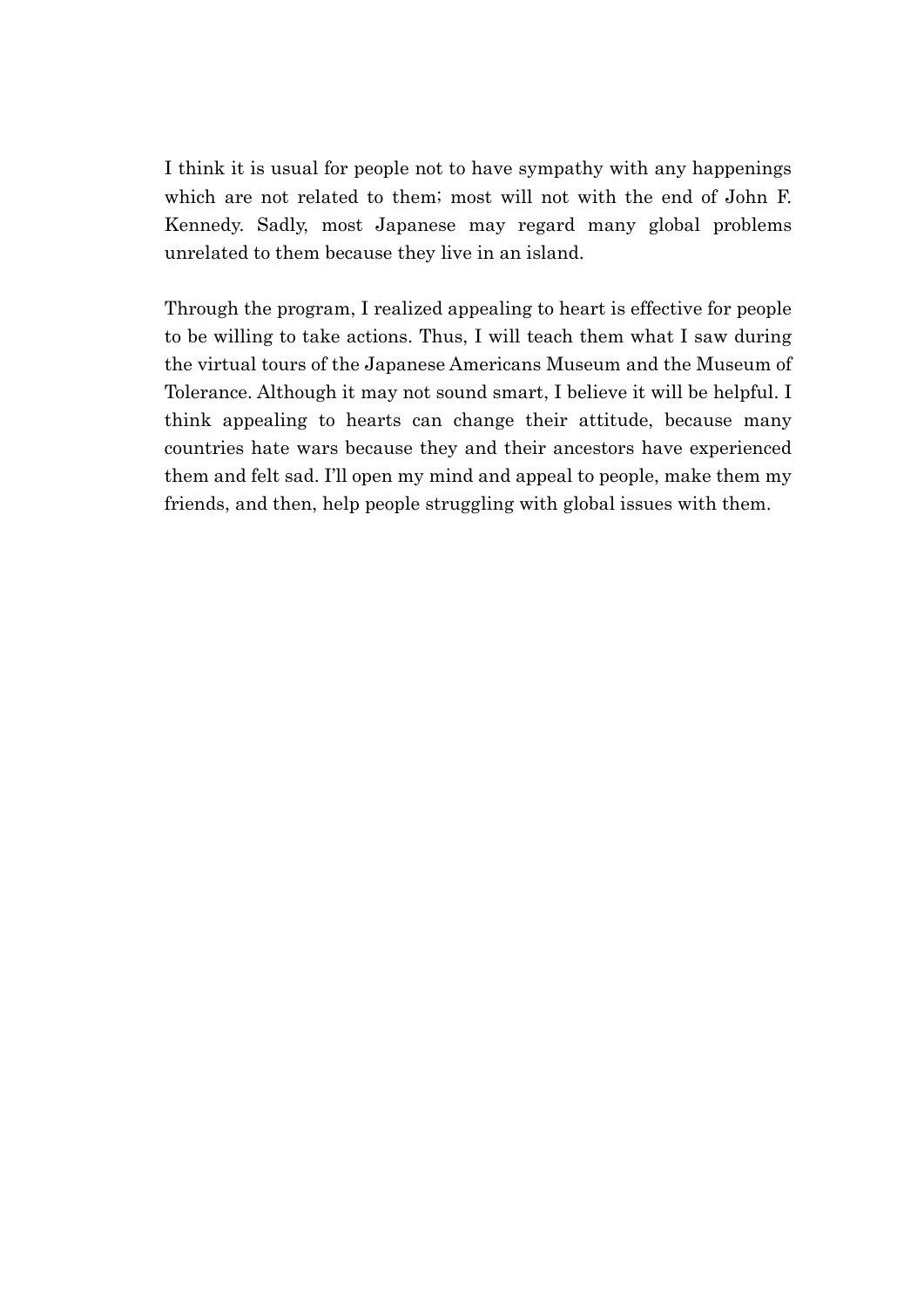#### Report on the UCR Online Program

#### 1. What have you learned about yourself, other students or the course content? List three things with examples.

I have learned many things about myself, other students, or the content. I was especially able to get three great experiences through this American program.

I have learned that my English skills are needed to develop more because I could not summarize my opinions in a short time. Also, I realized that I have to understand myself. When I took the leadership course, I paired with a UCR native student in the breakout room. Then, I could not listen to her because I was very upset. From these things, I realized that I was not accustomed to the situation of talking with native speakers except for English teachers, so I understand that I have to practice speaking skills. Likewise, I have to have more confidence in my English skills. By doing that, I may display my best performance at that time.

Second, I learned people can make better stuff by cooperating with other members. In this situation, my group made the final presentation through many discussions. When we talked about the final presentation, we opened each role and confirmed what we have to do next. Through this experience, I learned that dividing roles is an effective way to promote the work smoothly and thoroughly.

Third, I learned how to communicate in cross cultures. I did not know the kinds of communication features in many cultures or countries. Especially, I surprised at uncertainty avoidance. Some countries need many information or databases at important occasions. On the other hand, some countries do not need those, instead they need the summarized consequence. By understanding those points, I can communicate well between other countries.

#### 2. How have you changed since you started taking this course? List three things with examples.

I have changed my thinking of my English skills, stereotypes, and importance for smooth communication. I could get a positive transition through this program.

First, I could have a little confidence in my English because a teacher earnestly listened to my opinion that is not completed grammar. From this experience, I realized that I could tell native speakers my thinking even though my English is complicated. That connects to grow my confidence.

Second, through a virtual tour of the Museum of Tolerance, I could get